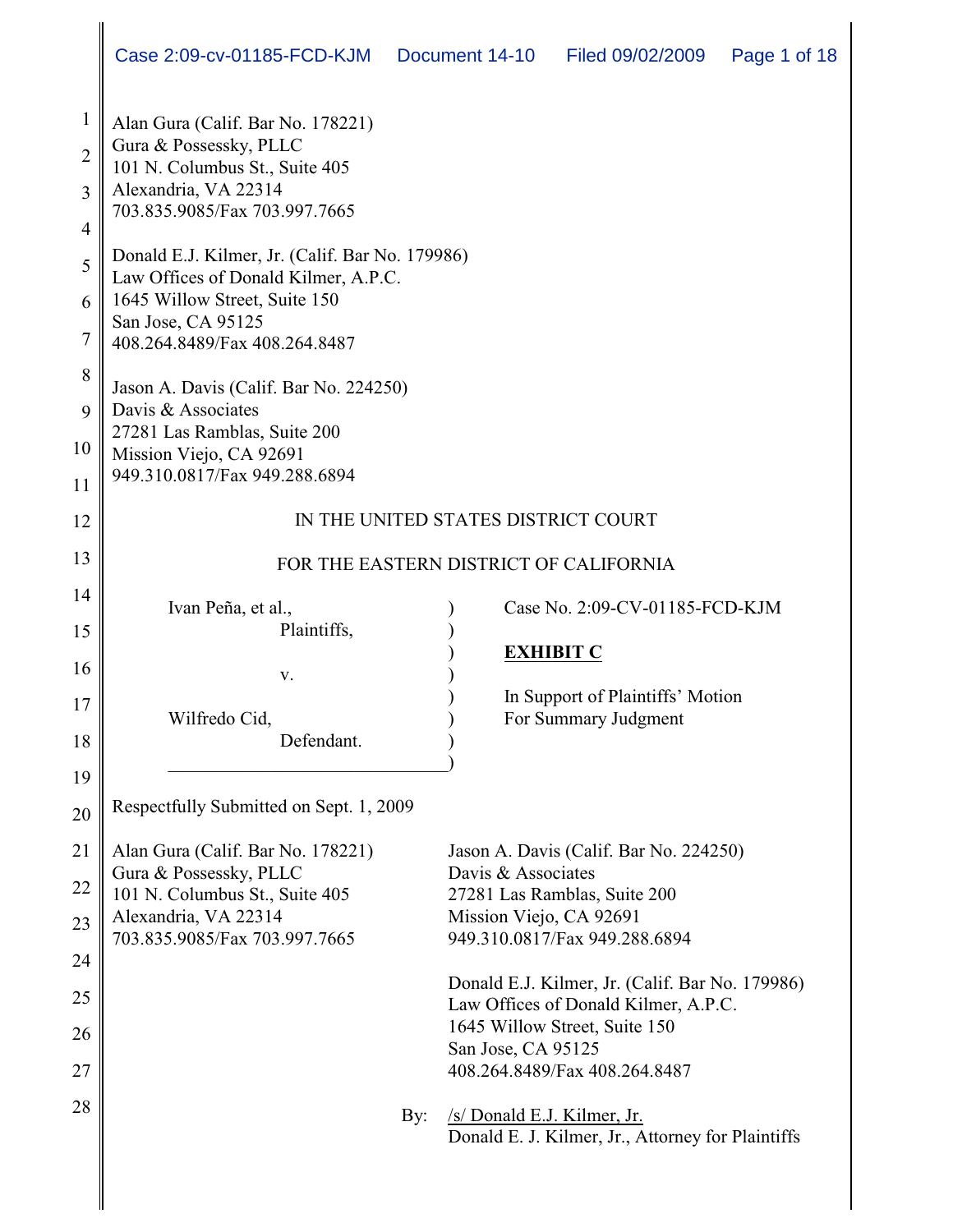Case 2:09-cv-01185-FCD-KJM Document 14-10 Filed 09/02/2009 Page 2 of 18



# **State of California** Secretary of State

I, DEBRA BOWEN, Secretary of State of the State of California, hereby certify: SELECTED PAGES, AUTHOR BILL FILE, (SCOTT), SB 489, 2003

That the attached transcript of  $16$  page(s) is a full, true and correct copy of the original record in the custody of this office.



**IN WITNESS WHEREOF,** I execute this certificate and affix the Great Seal of the State of California this day of

APR 10 2003

chea Bowea

DEBRA BOWEN Secretary of State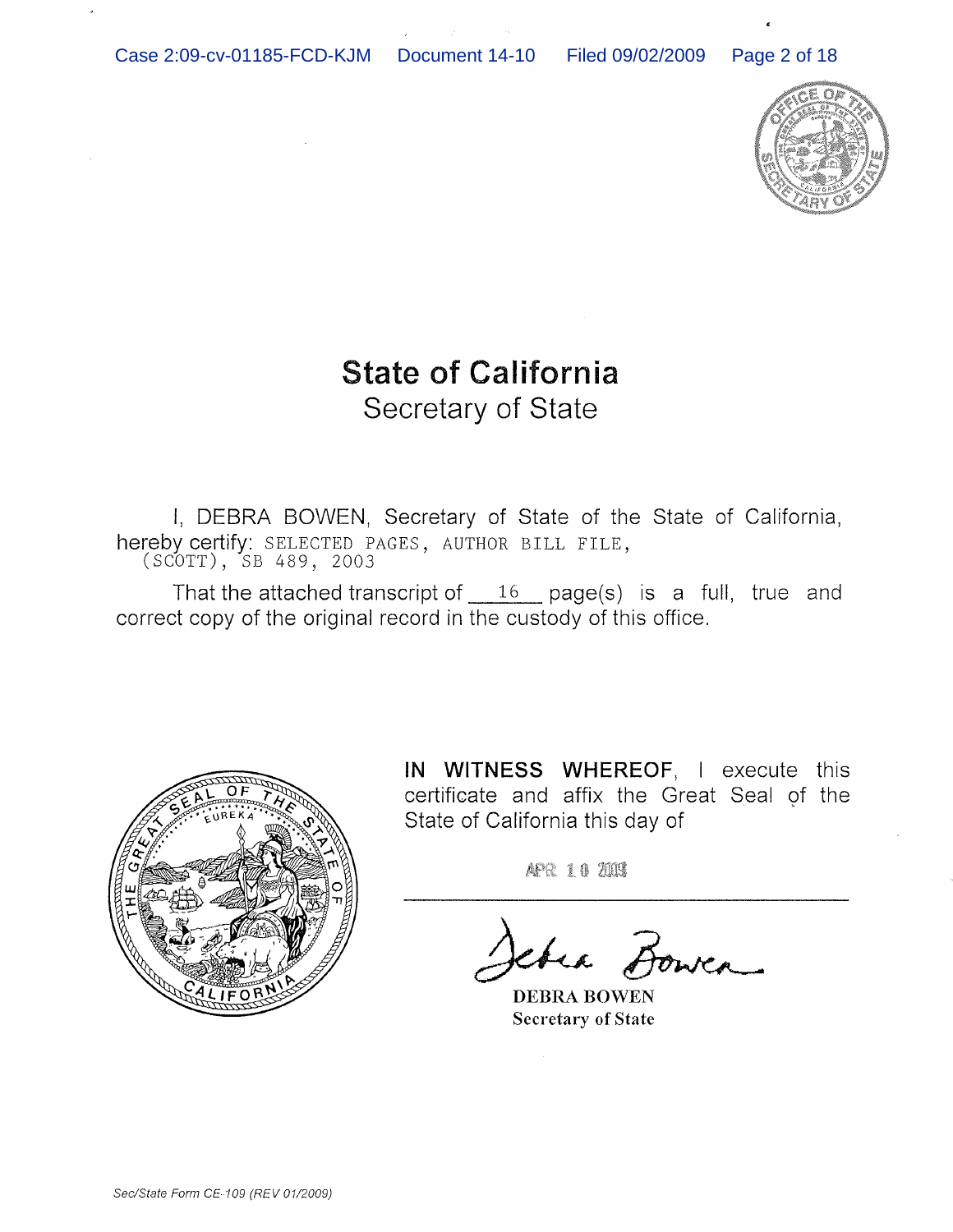### **SENATE COMMlTfEE ON PUBUC SAFETY**

Senator Bruce McPherson, Chair S 2003-2004 Regular Session B

1 9  $\mathbf{0}$ 

SB 190 (Scott) As Amended April 10, 2003 Hearing date: April 29, 2003 Penal Code SAH:mc

## SEMIAUTOMATIC FIREARMS:

# CHAMBER LOAD INDICATORS/MAGAZINE DISCONNECT MECHANISMS

## **HISTORY**

- Source: Brady Campaign to Prevent Violence, United with the Million Mom March; Coalition to Stop Gun Violence (co-sponsors)
- Prior Legislation: SB 510 (Scott) Chapter 608, Statutes of 2002 (provisions deleted prior to enactment dealing with a different subject) AB 576 - failed passage, Assembly Committee on Public Safety, 1/16/96 AB 1818 - passage refused in Senate, 8/31/94
- Support: Legal Community Against Violence; California Chapter of the American College of Emergency Physicians; individual letter
- Opposition: California Rifle and Pistol Association; National Rifle Association; Gun Owners ofCalifornia; National Shooting Sports Foundation, Inc.; California Association of Firearms Retailers; 14 individual communications

# KEY ISSUES

EXISTING LAW PROVIDES THAT COMMENCING JANUARY 1, 2001, NO "UNSAFE HANDGUN" MAY BE MANUFACTURED OR SOLD IN CALIFORNIA BY A LICENSED DEALER, AS SPECIFIED, AND REQUIRES THAT THE DEPARTMENT OF JUSTICE PREPARE AND MAINTAIN A ROSTER OF HANDGUNS WHICH ARE DETERMINED NOT TO BE UNSAFE HANDGUNS.

(CONTINUED)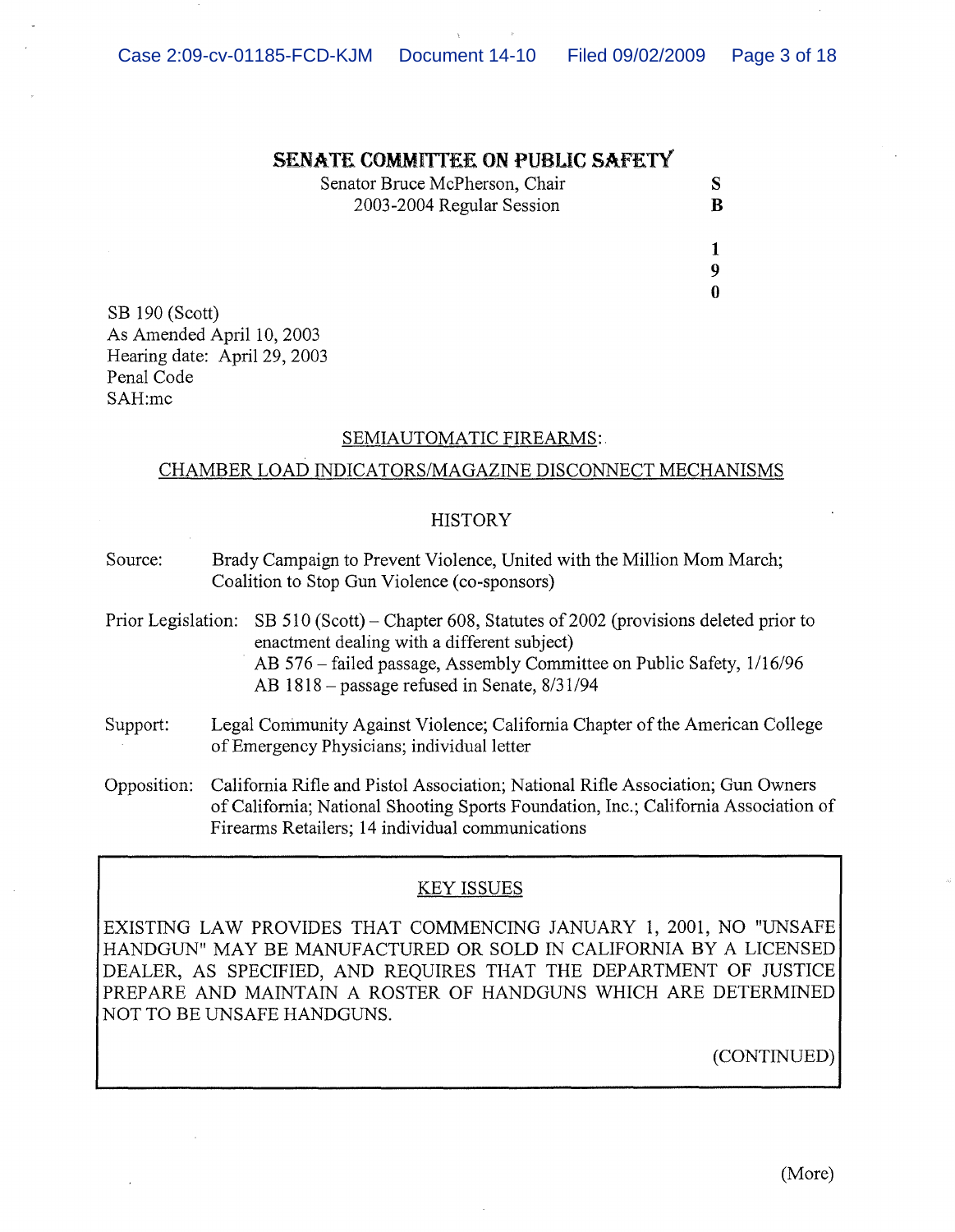SHOULD, COMMENCING JANUARY 1, 2005, A CENTER-FIRE SEMIAUTOMATIC PISTOL THAT IS NOT ALREADY DETERMINED NOT TO BE AN UNSAFE HANDGUN, BE DEEMED AN "UNSAFE HANDGUN" IF IT DOES NOT HAVE A CHAMBER LOAD INDICATOR OR A MAGAZINE DISCONNECT MECHANISM, AS SPECIFIED (THUS ALLOWING A TWO-YEAR WINDOW FOR HANDGUNS PREVIOUSLY DEEMED NOT "UNSAFE" TO BE SOLD NEW IN CALIFORNIA WITHOUT EITHER DEVICE)?

SHOULD, COMMENCING JANUARY 1, 2007, A CENTER-FIRE SEMIAUTOMATIC PISTOL BE DEEMED AN "UNSAFE HANDGUN" IF IT DOES NOT HAVE BOTH A CHAMBER LOAD INDICATOR AND A MAGAZINE DISCONNECT MECHANISM IF IT HAS A DETACHABLE MAGAZINE, AS SPECIFIED?

SHOULD, COMMENCING JANUARY 1,2007, A RIMFIRE SEMIAUTOMATIC PISTOL BE DEEMED AN "UNSAFE HANDGUN" IF IT DOES NOT HAVE A MAGAZINE DISCONNECT MECHANISM IF IT HAS A DETACHABLE MAGAZINE, AS SPECIFIED?

SHOULD THE FOLLOWING DEFINITIONS BE ADDED TO THE "UNSAFE HANDGUN" LAW:

- A "CHAMBER LOAD INDICATOR" MEANS A PLAINLY VISIBLE DEVICE IN A CONTRASTING COLOR THAT CLEARLY INDICATES TO A PERSON WHO IS UNFAMILIAR WITH THE OPERATION OF A SEMIAUTOMATIC PISTOL THAT A CARTRIDGE IS IN THE FIRING CHAMBER?
- A "MAGAZINE DISCONNECT MECHANISM" MEANS A MECHANISM THAT PREVENTS A SEMIAUTOMATIC PISTOL THAT HAS A DETACHABLE MAGAZINE FROM OPERATING TO STRIKE THE PRIMER OF AMMUNITION IN THE FIRING CHAMBER WHEN A DETACHABLE MAGAZINE IS NOT INSERTED IN THE PISTOL?

SHOULD SEMIAUTOMATIC PISTOLS BE PROHIBITED FROM BEING SUBMITTED FOR TESTING PURSUANT TO THE "UNSAFE HANDGUN" LAWS UNLESS THEY MEET THE FOLLOWING REQUIREMENTS:

- COMMENCING JANUARY 1, 2005, IF IT IS A CENTER-FIRE SEMIAUTOMATIC PISTOL, IT HAS EITHER A "CHAMBER LOAD INDICATOR" OR, IF IT HAS A DETACHABLE MAGAZINE, IT HAS A MAGAZINE DISCONNECT MECHANISM, BOTH AS SPECIFIED?
- COMMENCING JANUARY 1, 2007, IF IT IS A CENTER-FIRE SEMIAUTOMATIC PISTOL, IT HAS BOTH A "CHAMBER LOAD INDICATOR" AND, IF IT HAS A DETACHABLE MAGAZINE, IT HAS A MAGAZINE DISCONNECT MECHANISM, BOTH AS SPECIFIED?

(CONTINUED)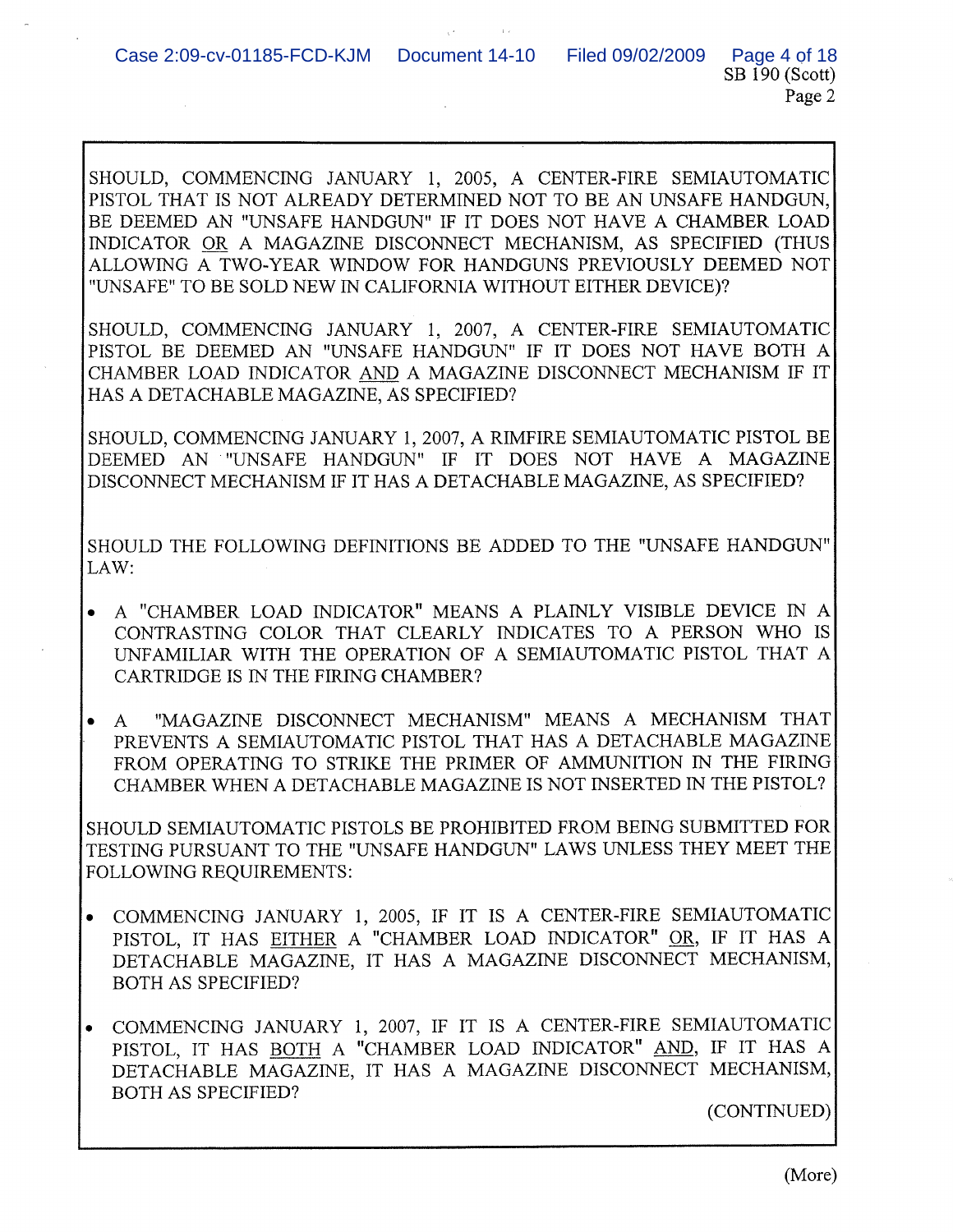# • COMMENCING JANUARY 1, 2005, IF IT IS A RIMFIRE SEMIAUTOMATIC PISTOL AND HAS A DETACHABLE MAGAZINE IT HAS A MAGAZINE DISCONNECT MECHANISM, AS SPECIFIED?

SHOULD RELATED CHANGES IN LAW BE MADE?

# PURPOSE

# *The purpose ofthis bill is to add to the existing "unsafe handgun" law requirementsfor semiautomatic pistols, as specified.*

Existing law provides that commencing January 1, 2001, no "unsafe handgun" may be manufactured or sold in California by a licensed dealer, as specified, and requires that the Department of Justice prepare and maintain a roster of handguns which are determined not to be unsafe handguns. Private party sales and transfers of handguns through a licensed dealer or sheriff in smaller counties are exempted from those restrictions. (Penal Code  $\S$ § 12125-12133.)

Existing law provides that for purposes of the "unsafe handgun" law, new models of previously tested handguns must be submitted for testing, as follows:

Penal Code section 12131.5. (a) A firearm shall be deemed to satisfy the requirements of subdivision (a) of Section 12131 [listed on Department of Justice roster as not an "unsafe" handgun"] if another firearm made by the same manufacturer is already listed and the unlisted firearm differs from the listed firearm only in one or more ofthe following features:

(1) Finish, including, but not limited to, bluing, chrome-plating, oiling, or engraving. (2) The material from which the grips are made.

(3) The shape or texture ofthe grips, so long as the difference in grip shape or texture does not in any way alter the dimensions, material, linkage, or functioning of the magazine well, the barrel, the chamber, or any of the components of the firing mechanism of the firearm.

(4) Any other purely cosmetic feature that does not in any way alter the dimensions, material, linkage, or functioning of the magazine well, the barrel, the chamber, or any of the components of the firing mechanism of the firearm.

(b) Any manufacturer seeking to have a firearm listed under this section shall provide to the Department of Justice all of the following:

 $(1)$  The model designation of the listed firearm.

(2) The model designation of each firearm that the manufacturer seeks to have listed under this section.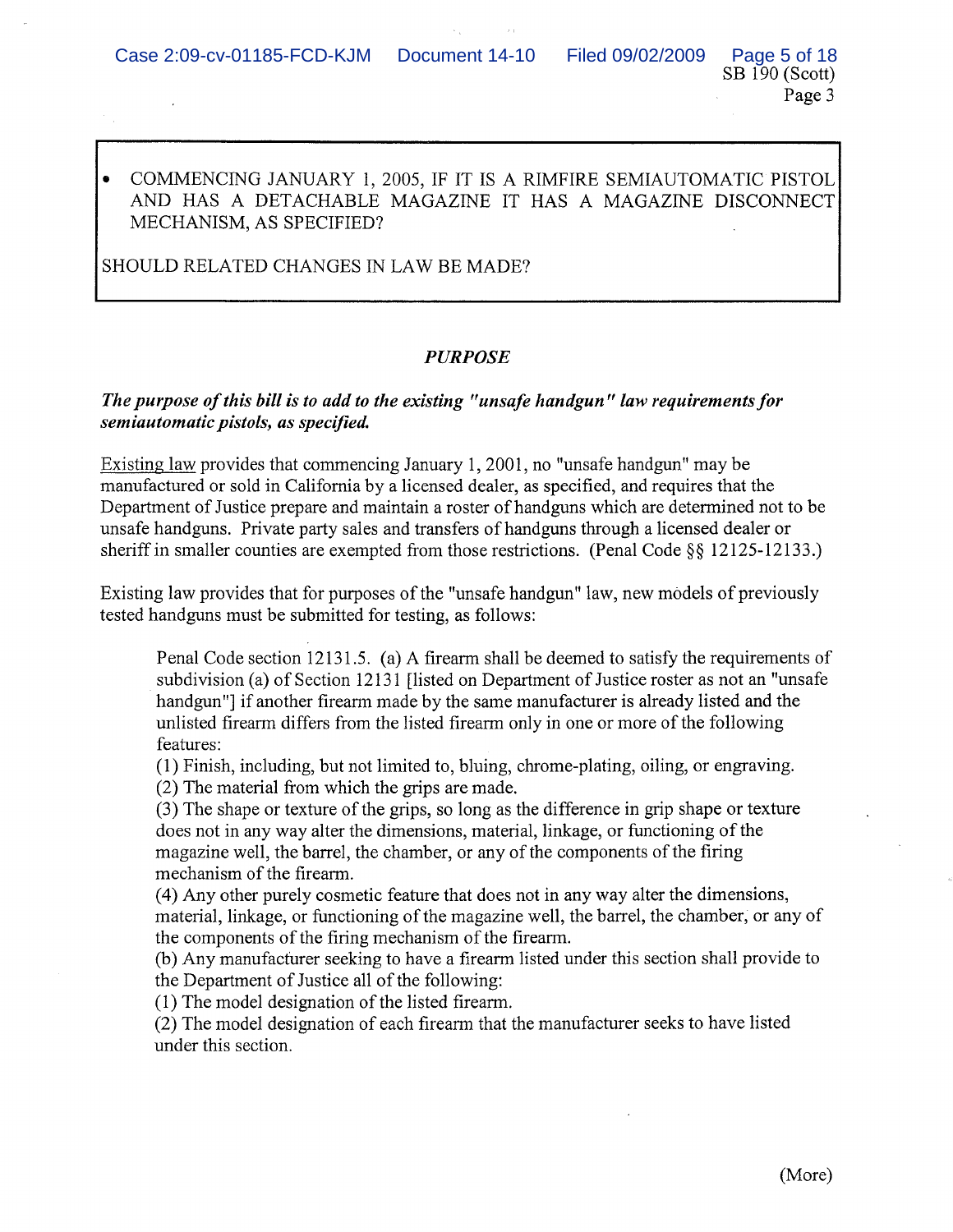(3) A statement, under oath, that each unlisted firearm for which listing is sought differs from the listed firearm only in one or more of the ways identified in subdivision (a) and is in all other respects identical to the listed firearm.

(c) The department may, in its discretion and at any time, require a manufacturer to provide to the department any model for which listing is sought under this section, to determine whether the model complies with the requirements of this section.

## Existing law provides that:

All firearms sold or transferred in this state by a licensed firearms dealer, including private transfers through a dealer, and all firearms manufactured in this state, shall include or be accompanied by a firearms safety device that is listed on the Department of Justice's roster of approved firearms safety devices and that is identified as appropriate for that firearm by reference to either the manufacturer and model of the firearm, or to the physical characteristics of the firearm that match those listed on the roster for use with the device, as specified. (Penal Code § 12088.1.)

## Existing law provides that:

Every one is responsible, not only for the result of his or her will ful acts, but also for an injury occasioned to another by his or her want of ordinary care or skill in the management of his or her property or person, except so far as the latter has, willfully or by want of ordinary care, brought the injury upon himself or herself. The design, distribution, or marketing of firearms and ammunition is not exempt from the duty to use ordinary care and skill that is required by this section. (Civil Code § 1714.)

This bill makes the following changes to the definition of an "unsafe handgun" that may not be sold "new" in California:

- Commencing January 1,2005, for a center fire automatic semiautomatic pistol that is not already determined not to be an unsafe handgun listed on the roster pursuant to Section 12131 (Department of Justice roster of handguns found to not be "unsafe" and therefore available for sale new in California), it does not have either a chamber load indicator, or ifit has a detachable magazine, a magazine disconnect mechanism.
- Commencing January 1, 2007, for all center fire automatic semiautomatic pistols, it does not have both a chamber load indicator and if it has a detachable magazine, a magazine disconnect mechanism.
- Commencing January 1,2005, for all rimfire semiautomatic pistols that are not already listed on the Department of Justice roster it does not have a magazine disconnect mechanism, if it has a detachable magazine.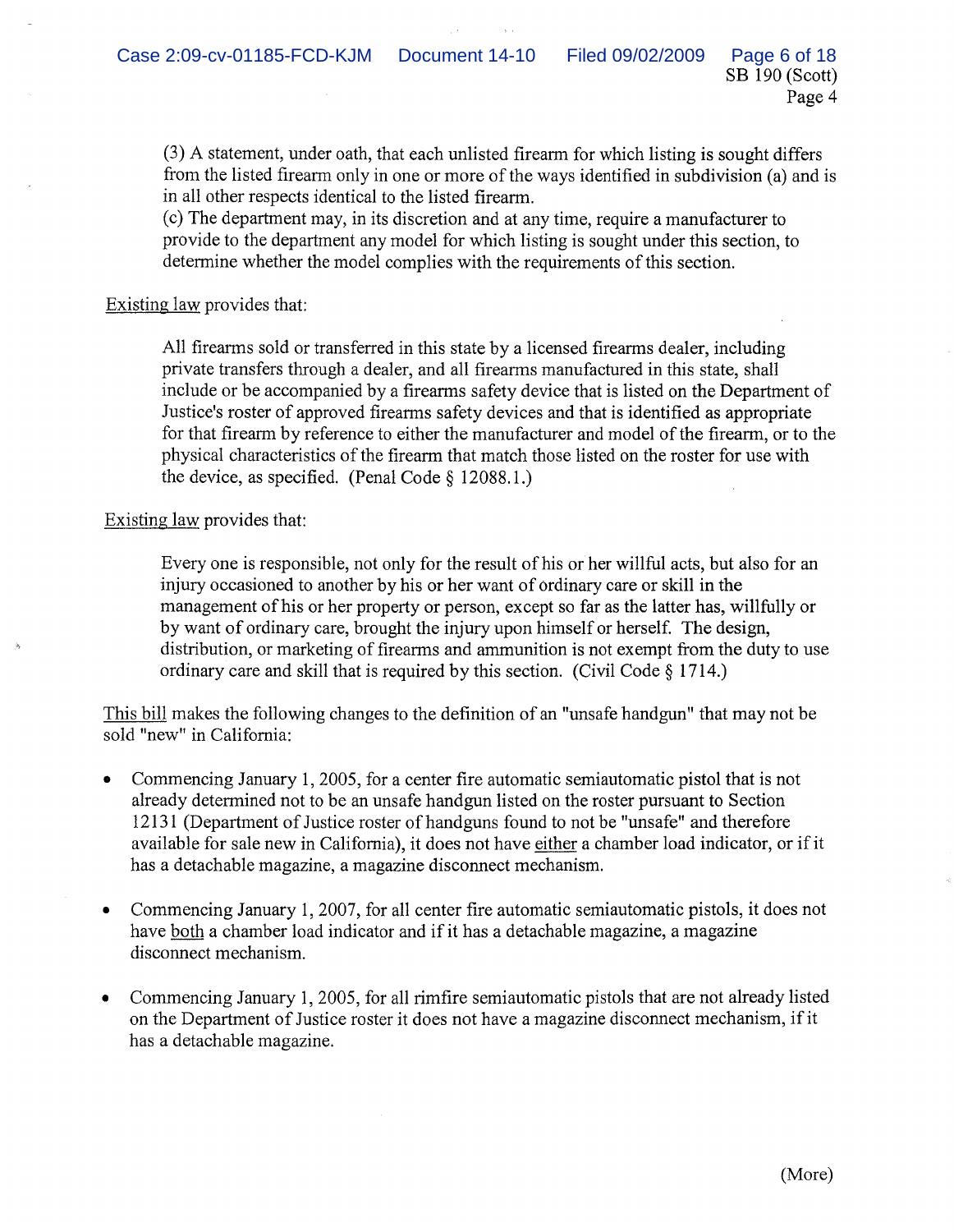• Commencing January **1,** 2007, for all rimfire semiautomatic pistols that have a detachable magazine, it does not have a magazine disconnect mechanism.

This bill adds the following definitions to the "unsafe handgun" law:

- a "chamber load indicator" means a plainly visible device in a contrasting color that clearly indicates to a person who is unfamiliar with the operation of a semiautomatic pistol that a cartridge is in the firing chamber.
- a "magazine disconnect mechanism" means a mechanism that prevents a semiautomatic pistol that has a detachable magazine from operating to strike the primer of ammunition in the firing chamber when a detachable magazine is not inserted in the semiautomatic pistol.
- a "semiautomatic pistol" means a pistol, as defined in subdivision (a) of Section 12001, the operating mode of which uses the energy of the explosive in a fixed cartridge to extract a fired cartridge and chamber a fresh cartridge with each single pull of the trigger.

This bill prohibits semiautomatic pistols from being submitted for testing pursuant to the "unsafe handgun" law unless they meet the following requirements:

- Commencing January 1,2005, no center fire semiautomatic pistol may be submitted for testing pursuant to this chapter if it does not have either a "chamber load indicator" or a magazine disconnect mechanism if it has a detachable magazine.
- Commencing January 1, 2007, no center-fire semiautomatic pistol may be submitted for testing pursuant to this chapter it if does not have both a "chamber load indicator" and a magazine disconnect mechanism.
- Commencing January 1,2005, no rimfire semiautomatic pistol may be submitted for testing if it has a detachable magazine and does not have a magazine disconnect mechanism.

This bill makes related changes in law.

# **COMMENTS**

# 1. Need for This Bill

Background provided by the author includes the following:

From 1987 to 1996, nearly 2,200 American children 14 years of age and younger died from unintentional shootings. For every child who dies after being shot, an estimated 4 children are treated in U.S. hospitals for nonfatal gunfire injuries. In 1995 and 1996, 8,832 Californians were killed as a result of gunfire. According to data reported by hospitals to the California Department of Health Services, there were 13,153 nonfatal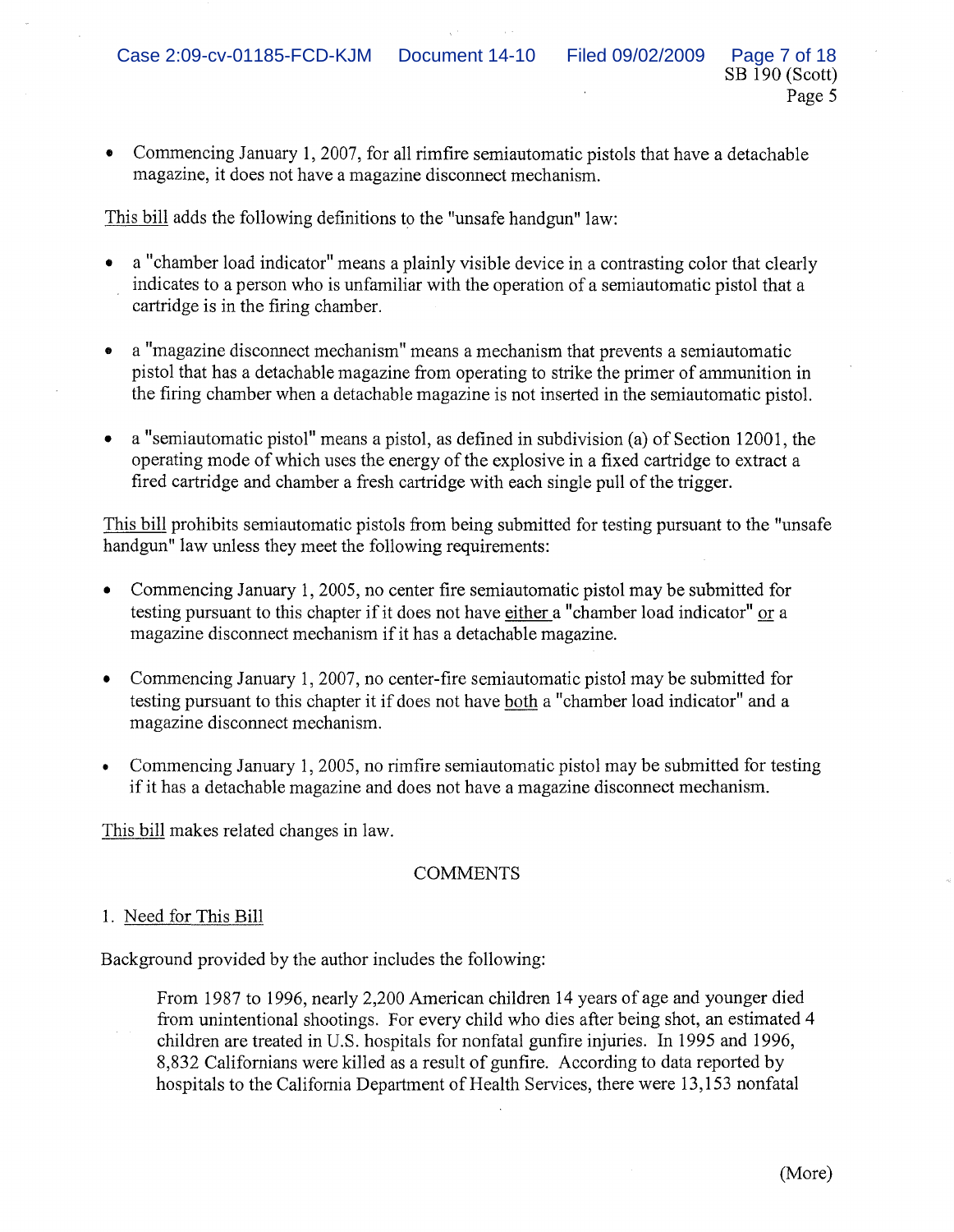injuries which required hospitalization during the same period. About 10% of the injuries during that period of time were determined to be the result of unintentional shootings.

Many of these injuries and deaths were the result of unintentional shootings by users who thought that the guns they fired were not loaded. Gun users are often unaware that semiautomatic weapons can be fired when their loading mechanism - the magazine - Is removed or emptied. A live round of ammunition may remain in the chamber of the firearm after the magazine is removed. When the trigger of a semiautomatic firearm with a live round in its chamber is pulled, it will fire, even though it does not have a magazine inserted, unless the gun has a magazine disconnect mechanism.

A 1997 survey by the Johns Hopkins Center for Gun Policy and Research and the National Opinion Research Center found that almost 35% of respondents (who were all *adults)* either did not know that a gun could be fired, or believed that a gun *could not be fired* with the magazine removed. 28% of those respondents lived in households where guns were present. Undoubtedly, many ofthose households also included children.

Teaching children how to "safely handle guns" is not the answer. Study after study has shown that gun safety programs for children are ineffective and may even increase the risk of unintentional firearm injury to children. In two recent experiments (one by the University of North Carolina and one by ABC News), guns were hidden in rooms where children were playing. Both studies found that children who previously had been taught not to touch guns and to instead immediately notify an adult are just as likely to handle guns than those who have not been so instructed. Another study released in July 2002 by the David and Lucille Packard Foundation found that parents overestimate the ability of their children to deal safely with guns. The report found that the easiest way to save lives is to make guns more "childproof' with built-in safety devices.

One such safety device is a chamber load indicator. A chamber load indicator alerts the gun user when there is a bullet in the firing chamber ofthe gun. Currently, chamber load indicators are installed on only about 11 % all semiautomatic handguns. Chamber load indicators are effective safety devices. A 1991 General Accounting Office (GAO) study of shootings in 10 randomly selected cities across the nation found that 23% of the accidental shootings could have been prevented by chamber load indicators. The GAO report explained that "[a]lthough we cannot project to the country as a whole, were there actually to be the same ratio nationwide as in the 10 cities we studied, that would mean there were approximately 157,600 such injuries each year."

Magazine disconnect mechanisms prevent a semiautomatic weapon from being fired when its ammunition magazine is removed. They are passive safety devices, which require no training on the part of the user to be effective, which is particularly important to prevent accidents involving children. Magazine disconnect devices are currently installed on only about 14% of the semiautomatic handguns on the market.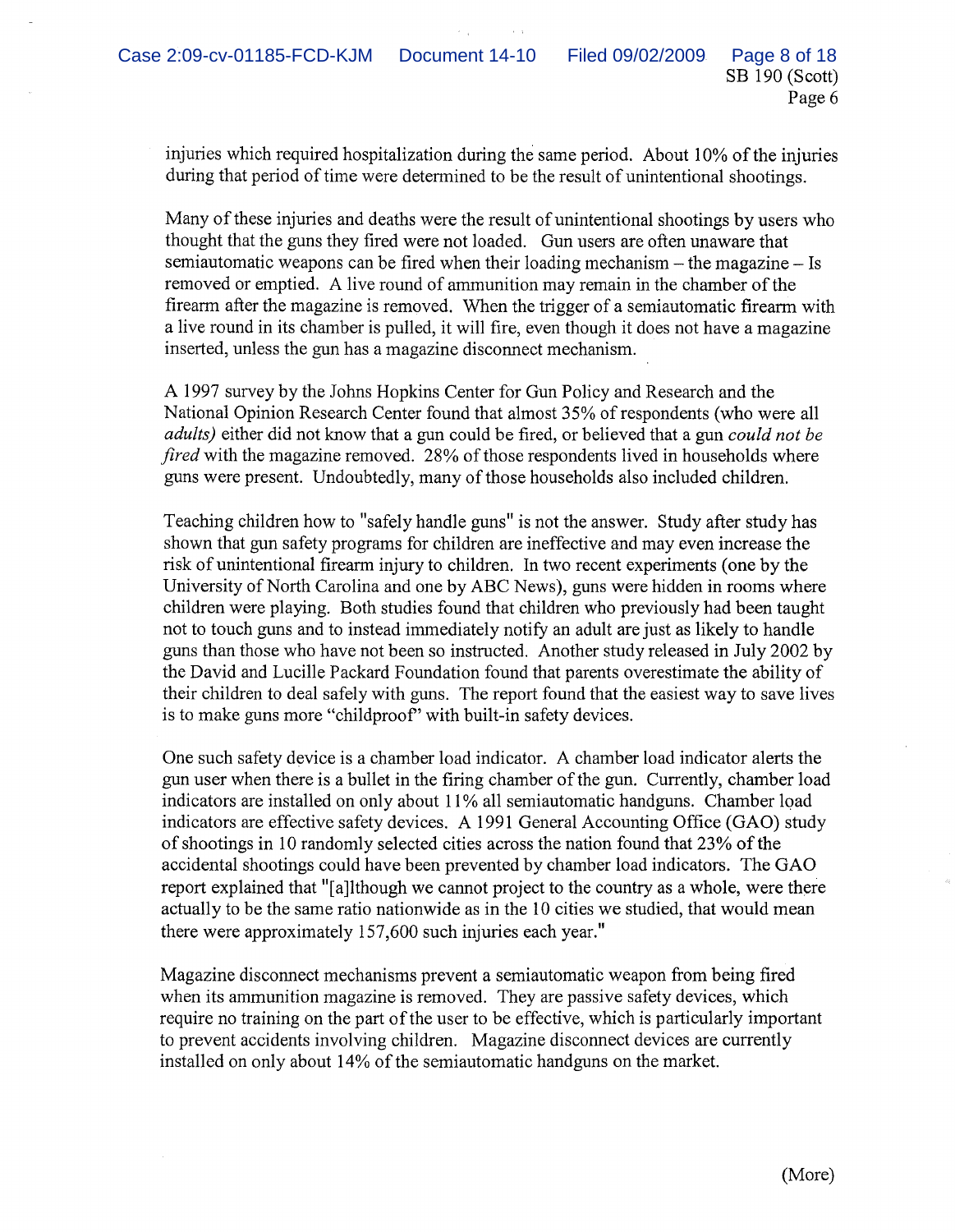Like chamber load indicators, magazine disconnect mechanisms are effective safety devices. Although there is no statistical data at this time about how many deaths the devices could prevent, a 1999 report by the Johns Hopkins Center for Gun Policy and Research concluded that magazine disconnect mechanisms are inexpensive and effective safety devices.

# 2. Difference Between This Bill as First Heard by the Committee on March 18, 2003 and as Now Amended

When testimony was first taken on this bill in committee on March 18, the bill required that all semiautomatic firearms manufactured and sold in California after January 1,2005, have a chamber load indicator and, ifthe firearm has a detachable magazine, a magazine disconnect mechanism, as specified. Those requirements were added in a new title of the Penal Code.

As now amended, this bill amends the current "unsafe firearms law" and requires that any centerfire semiautomatic pistol added to the Department of Justice roster of firearms not found to be "unsafe" from January 1, 2005, to December 31, 2006, shall have either a chamber load indicator or a detachable magazine disconnect, as specified, and that any new rimfire semiautomatic pistol added during that time must have a magazine disconnect if the firearm has a detachable magazine. Only centerfire semiautomatic pistols with both devices and rimfire semiautomatic pistols with a magazine disconnect mechanism may be listed on the roster and available for sale new in California commencing January 1, 2007. The submission of semiautomatic pistols for testing purposes is similarly "phased in."

3. The Addition of Either or Both Devices to a Pistol Previously Approved Would Require a New "unsafe handgun" Testing Procedure

The addition of either or both a chamber load indicator and/or a magazine disconnect would require that any previously tested handgun model approved as not an "unsafe handgun" would require retesting pursuant to Penal Code section 12131.5, cited in the Purpose section above. The current "unsafe handgun" law only allows "cosmetic" changes to a handgun model without requiring a retest. That code section mentions finish (color or plating, for example), grip material, general shape or texture of grips if not affecting dimensions and function, and other purely cosmetic features.

IS IT APPROPRIATE TO REMOVE ALL PREVIOUSLY TESTED SEMIAUTOMATIC FIREARMS FROM THE APPROVED ROSTER AFTER JANUARY 1,2007, IF THEY DO NOT HAVE THE DEVICES MANDATED BY THIS BILL, AS SPECIFIED?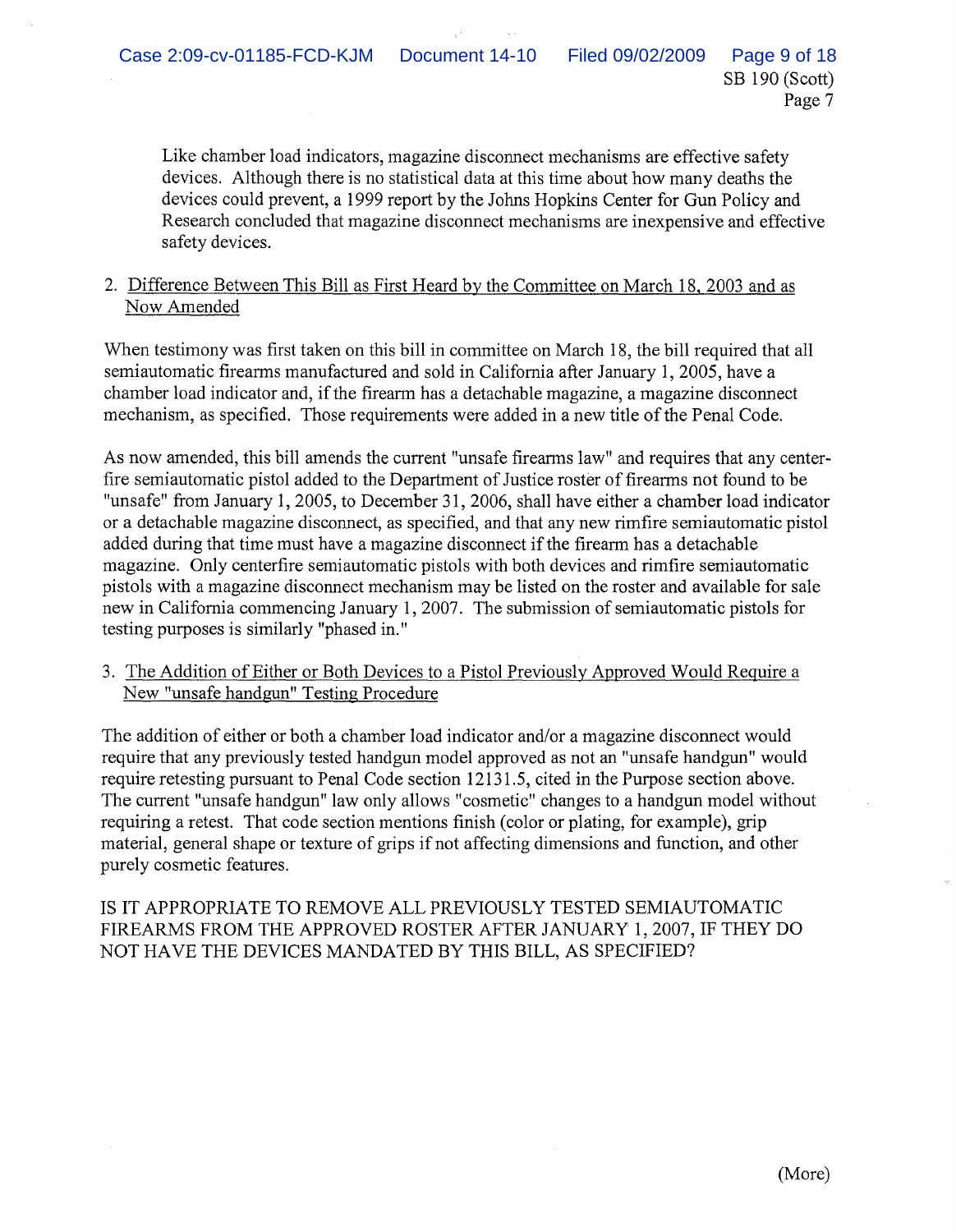# 4. Evolution of the Definition of "chamber load indicator"

As introduced on February 22,2001, SB 510 contained the following definition:

As used in this article, "chamber load indicator" means a device that plainly indicates to an untrained user that a cartridge is in the firing chamber.

As subsequently amended, that SB 510 definition went through the following evolution:

- As used in this article, "chamber load indicator" means a plainly visible device in a contrasting color that clearly that a cartridge is in the firing chamber. (as amended April 5, 2001)
- As used in this article, "chamber load indicator" means a plainly visible device in a contrasting color that clearly indicates to a person who has not been formally trained in handgun safety and is unfamiliar with the operation of that handgun that a cartridge is in the firing chamber. (as amended June 20,2001)
- As used in this article, "chamber load indicator" means a plainly visible device in a contrasting color that clearly indicates to a person who is unfamiliar with the operation of a semiautomatic pistol that a cartridge is in the firing chamber. (as amended July 3,2001)

This bill uses the last definition from SB 510 as amended on July 3,2001. It also now requires chamber load indicators on only center-fire pistols. This bill, as amended, does add the new requirements for a chamber load indicator to the existing "unsafe handgun" law so that the Department of Justice will be involved through regulations in defining an indicator that meets the testing requirements.

# IS IT FEASIBLE TO REQUIRE CHAMBER LOAD INDICATORS ON NEW CENTER-FIRE SEMIAUTOMATIC HANDGUNS BY JANUARY 1,2007, BEYOND THOSE CURRENTLY AVAILABLE ON THE MARKET?

One may contrast the potential difficulty of defining "chamber load indicator" in an arguablyand necessarily - "subjective" way with the definition of a "magazine disconnect mechanism" which "means a mechanism that prevents a semiautomatic pistol from operating to strike the primer of ammunition in the firing chamber when a detachable magazine is not inserted in the semiautomatic pistol." The magazine disconnect definition is essentially self-enforcing. Does a firearm "fire" with a live round in the chamber and the magazine "disconnected" or not although it may not be entirely clear whether or not "disconnected" means fully inserted or totally removed from the pistol altogether or simply not fully inserted and engaged.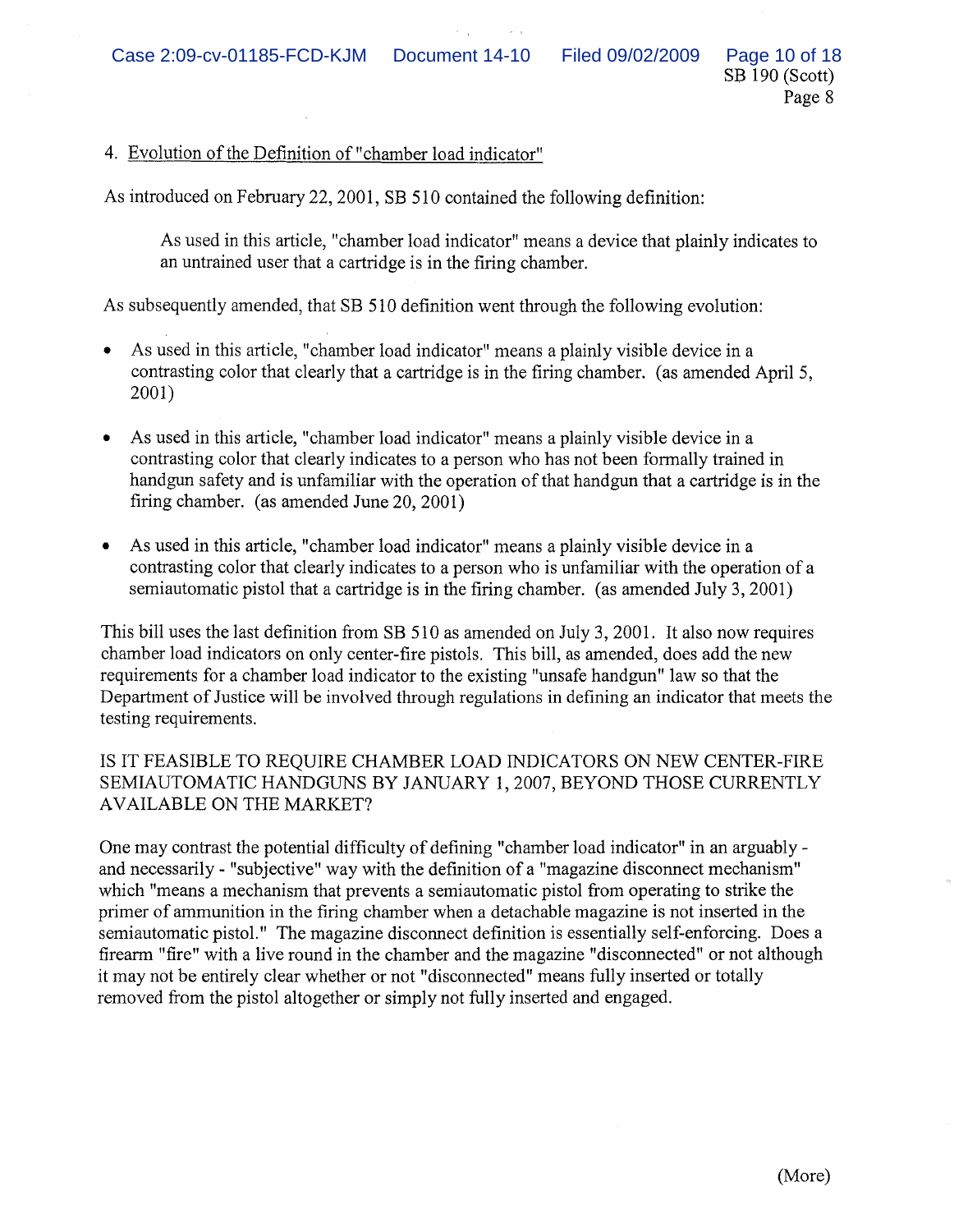SB 190 (Scott) Page 9

## 5. Additional Information About "chamber load indicator"

Background provided by the author last year regarding SB 510 does indicate that there have been patents on file in the United States for chamber load indicators for handguns since the late 1800's. ("I didn't know the gun was loaded" ... Venick et al; Journal of Public Health Policy, Vol. 20, No.4, pp. 427-440.) Such indicators may be a metal protrusion or a colored-indicator which is flush with the surface of the semiautomatic firearm but which is visible and shows that a round is in the firing chamber. The background provided indicated that a 1988 patent was issued to Colt for a "light-emitting diode." Some semiautomatic handguns currently are sold with a chamber load indicator.

There is also an ongoing discussion about what could, should, or would be an "appropriate" chamber load indicator. For example, how does one construct a chamber load indicator which is sufficient to make its purposes and true indication known to a person who is both familiar with the weapon as well as to a person who is not familiar with the weapon or with firearms in general-or to a child? It may be possible in the not too distant future to have a device, similar to the car seatbelt warning voice that was popular in some cars, announce that a firearm is loaded. There are times when that might prove inopportune, but the technology of the future is not yet known. (There is also an ongoing discussion about the future sale of "smart guns" which would only fire when used by their owner or a person with the ability to enable the firearm.)

Regardless, it is arguable that a requirement in California would "drive" the technology of chamber load indicators. The background'provided by the author last year also indicates a review of semiautomatic new handguns available in 1998 indicated that around 11% had some chamber load indicator mechanism. While those indicators were more likely to be available on more expensive firearms, there were some less expensive handguns with such devices, as well.

# IS THE DEFINITION OF "CHAMBER LOAD INDICATOR" CONTAINED IN THIS BILL APPROPRIATE AND IF NOT IS THERE ANY BETTER DEFINITION?

#### 6. Magazine Disconnect Mechanisms

This bill as currently amended requires either a chamber load indicator or a magazine disconnect mechanism for center-fire semiautomatic pistols to be listed as not an unsafe handgun in California commencing January 1,2005, and both those features commencing January 1, 2007, as specified. It also now requires a magazine disconnect mechanism on any rimfire semiautomatic pistol after January 1, 2007, as specified.

This bill defines a magazine disconnect mechanism as:

a mechanism that prevents a semiautomatic pistol that has a detachable magazine from operating to strike the primer of ammunition in the firing chamber when a detachable magazine is not inserted in the semiautomatic pistol.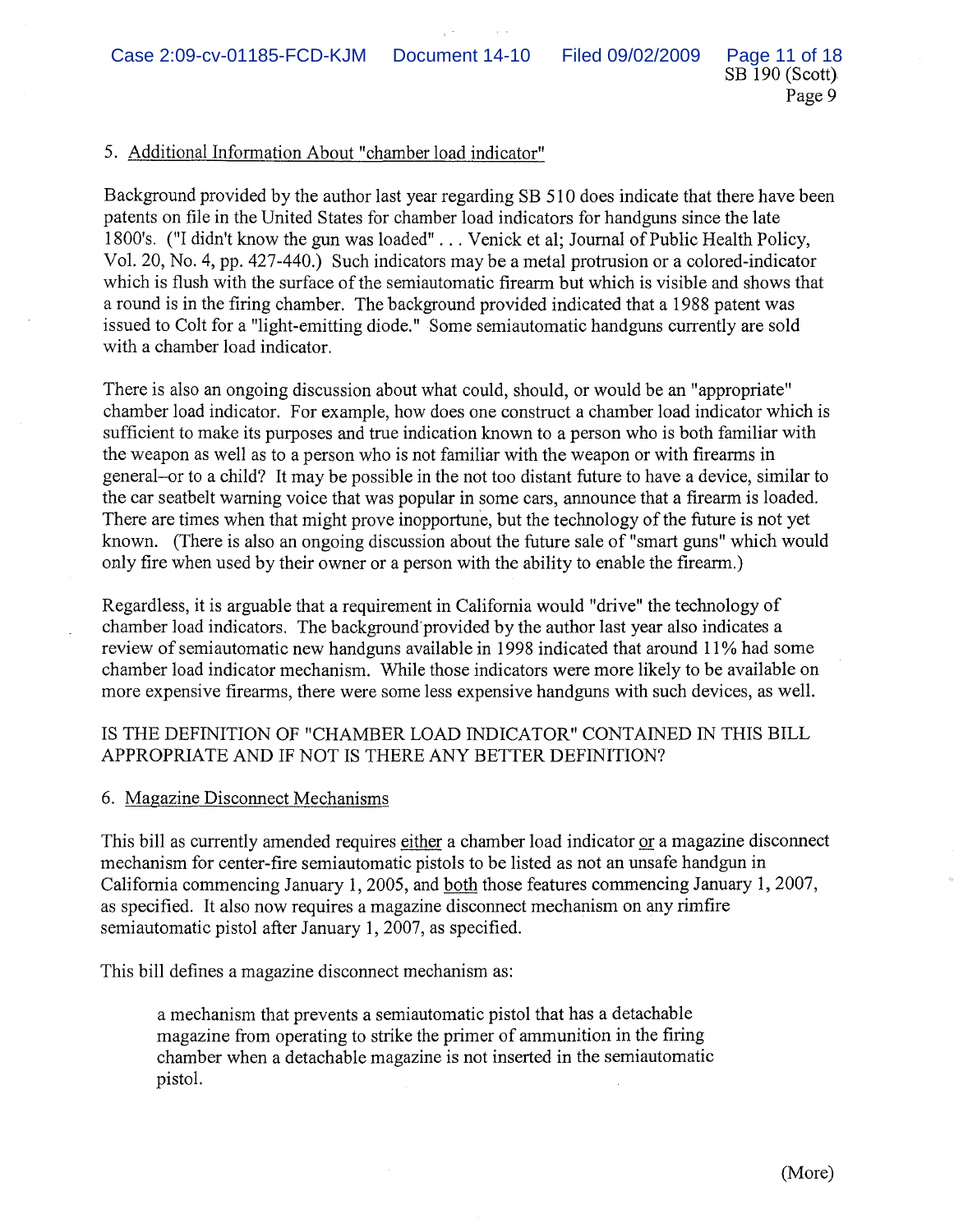SB 190 (Scott) Page 10

As with chamber load indicators, such devices are currently available on semiautomatic handguns. Committee staff knows of no such devices on long guns. The background provided by the author suggests the availability in 1998 of such devices on 14% of the handguns reviewed. Price again was a factor in availability, although not exclusively. In addition, there is some mention of peace officer concern that if they needed to fire their weapon and accidentally pushed a magazine release, they would still want to be able to fire the last round in the chamber. Patent issues are also pertinent to the mandate to include a magazine disconnect device. It might also be assumed that a mandate in California would drive technology in the market for magazine disconnect devices.

IS IT FEASIBLE TO REQUIRE SUCH DEVICES ON NEW CENTER-FIRE AND RIMFIRE SEMIAUTOMATIC HANDGUNS BY JANUARY 1,2007, BEYOND THOSE CURRENTLY AVAILABLE ON THE MARKET?

NOTE: Committee staff does not know how many of the new semiautomatic handguns which are currently available in California, i.e., those approved by the Department of Justice as not "unsafe handguns," have either or both a chamber load indicator and a detachable magazine with magazine disconnect device. Any new model semiautomatic handgun with one or the other of the mandated items sold after January 1,2005, which have not previously been tested by the Department of Justice and designated as not unsafe handguns, would have to re-tested and designated as not unsafe before it could be sold in California. See Penal Code section 12131.5 cited in the Purpose section, above. Any new model with the items added as required after January 1, 2007, would have to be re-tested before it could be sold new in California

There were 244,569 handguns sold in 1999 in California legally through licensed dealers and sheriffs in smaller counties (that number includes both new and used handguns). It is not possible for Committee staff to discern how many of those handguns had either or both of the items mandated by this bill. However, recent news accounts indicate that 70% of those handguns were semi-automatic pistols. (See Ascribe Newswire September 20, 2002, "California Handgun Study to Fortify Crime Prevention")

# 7. Change Effective January 1, 2003, Pertaining to Liability and Firearms and Ammunition

Prior to January 1,2003, the following applied to liability lawsuits pertaining to firearms:

(a) In a products liability action, no firearm or ammunition shall be deemed defective in design on the basis that the benefits of the product do not outweigh the risk of injury posed by its potential to cause serious injury, damage, or death when discharged. The potential of a firearm or ammunition to cause serious injury, damage, or death when discharged does not make the product defective in design. Injuries or damages resulting from the discharge of a firearm or ammunition are not proximately caused by its potential to cause serious injury, damage, or death, but are proximately caused by the actual discharge of the product. This section shall not affect a products liability cause of action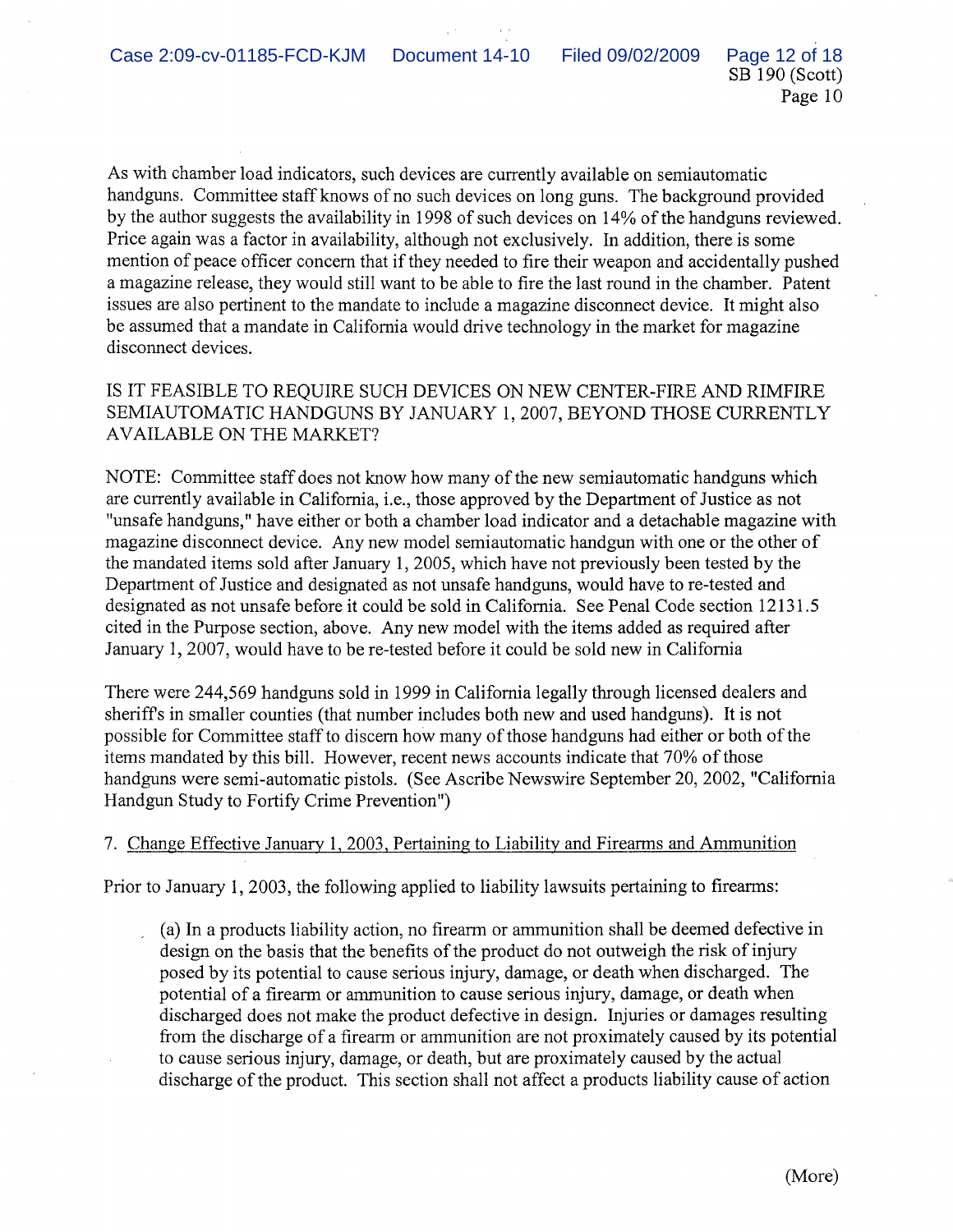based upon the improper selection of design alternatives. (This section, enacted in 1983, is stated to be declaratory of existing law.) (Civil Code § 1714.4.)

Effective January 1,2003, Civil Code section 1714.4 was deleted from law and Civil Code section 1714 was amended to read (underline indicates new language effective at the first of this year):

Everyone is responsible, not only for the result of his or her willful acts, but also for an injury occasioned to another by his or her want of ordinary care or skill in the management of his or her property or person, except so far as the latter has, willfully or by want of ordinary care, brought the injury upon himself or herself. The design, distribution, or marketing of firearms and ammunition is not exempt from the duty to use ordinary care and skill that is required by this section. (Civil Code § 1714.)

That change in liability law could arguably change the legal scrutiny applied to determine whether or not the requirements ofthis bill are met in the future. For historical reference, SB 1818 (Gotch) in 1994 and SB 576 (Villaraigosa) from 1995 which both required a loaded chamber indicator on semi-automatic pistols included specific language about liability for damages caused by the failure to comply with that requirement and neither contained a definition ofthe required indicator.

# 8. Massachusetts AG Regulations Pertaining to Handguns

The Attorney General of the Commonwealth of Massachusetts has adopted the following regulations that apply to the sale of handguns in that state:

16.01: Definitions

Load indicator: shall mean a device which plainly indicates that a cartridge is in the firing chamber within the handgun.

Magazine safety disconnect: shall mean a device that prevents the firing of the handgun when the magazine is detached from the handgun. (940 CMR  $16.01(2001)$ 

16.05: Sale of Handguns Without Childproofing or Safety Devices

(3) It shall be an unfair or deceptive practice for a handgun-purveyor to transfer or offer to transfer to any customer located within the Commonwealth any handgun which does not contain a load indicator or magazine safety disconnect.

 $(4)$  ... 16.05(3) applies only to handguns that have a mechanism to load cartridges via a magazine. (940 CMR 16.05 (2001))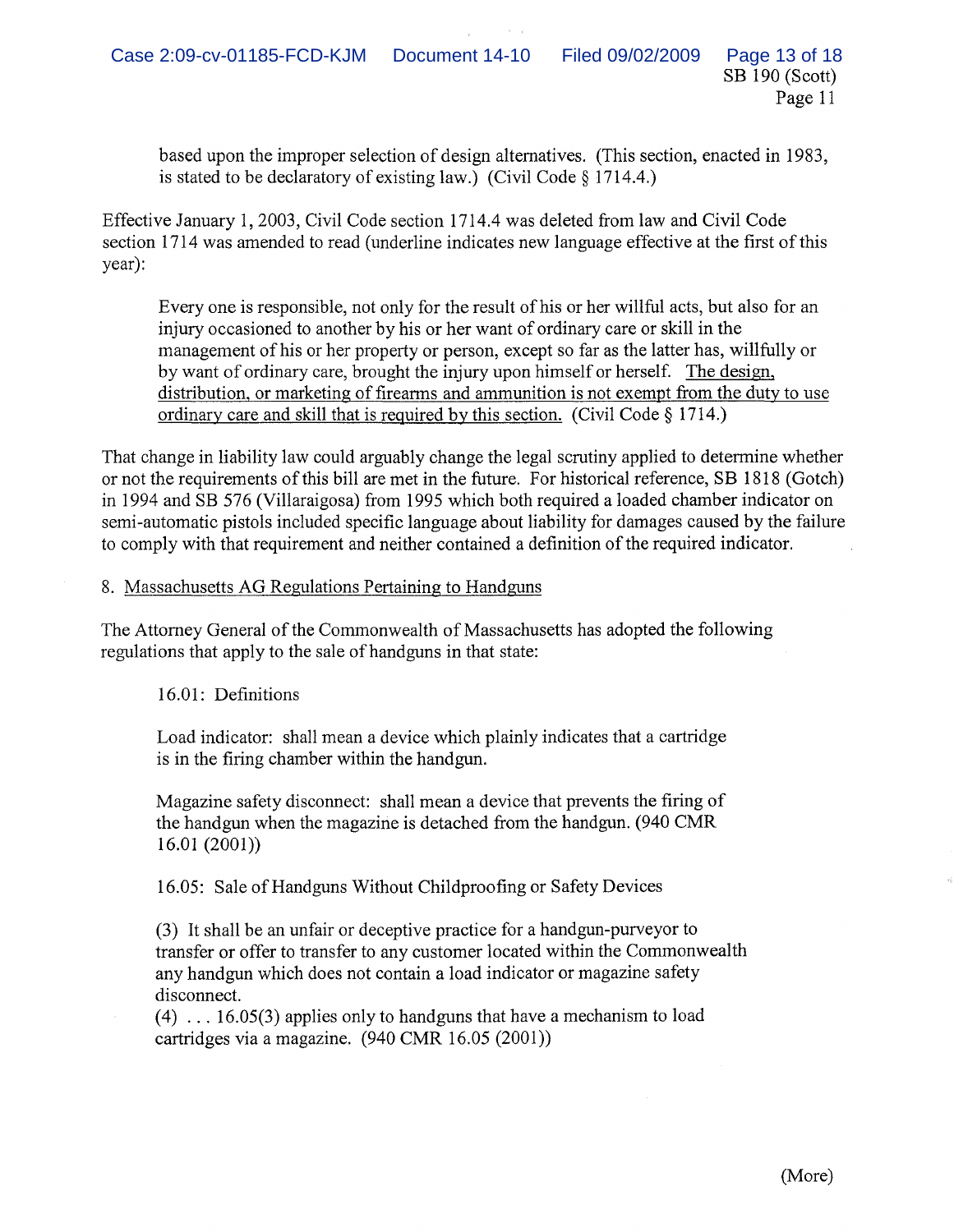It should be noted first that the Massachusetts " Handgun Performance Test" does not mention either a "load indicator" or a "magazine safety disconnect" and that the restrictions on the sale of handguns in 16.05 uses the conjunctive "or" so that the handgun shall have at least one or the other but both are not required for sale. In addition, those requirements are for sales, not manufacture in that state.

Questions raised about the Massachusetts law during the committee hearing on March 18, 2003, have resulted in inquiries about the Massachusetts law with the following now provided after telephone calls made between Attorney General staff of both states:

## *3/20/03* - *Questions asked by CA DOJ staffofMA DOJ staffwith answers provided:*

## *1. Are there regulations that define exactly what a chamber load indicator is?*

No. The definition is extremely limited. The definition simply says, "the load indicator shall mean a device which plainly indicates that a cartridge is in the firing chamber within the handgun." MA DOJ is working on a new definition that has more specific details, but that will be for prosecutorial discretion BECAUSE, in MA, the responsibility is on the dealer to determine whether or not a gun meets the standard. The AG's office is developing that regulation. It is in their bureaucratic process right now. It has to do with color, size and other characteristics.

#### *2. How do you enforce your law?*

In MA, the state police do records checks at gun dealers (like what our DOJ field reps do). The AG's office will also go in and purchase guns undercover to make sure all the laws or being followed (including MSD and CLI). They have done that with over one half their dealers. They only have 300 dealers in MA. 3 years ago, they had over a thousand dealers. Presumably, the new laws have caused more than a 66% decrease in gun dealers in MA.

*3. How many handguns were sold in MA last year, 2001, 2000,* 1999? *When did the law come into effect?*

[not available at time of call] ... It is about 40 to 50 thousand a year. The number had gone down; however, it is on its way back up.

*4. How many makes/models are on the approved list ofhandguns that have:*

a. magazine safety disconnects; b. chamber load indicators; c. both

They have 360 handguns on their roster; however, they currently do not test for the magazine safety disconnect OR the load indicator. So, they cannot say definitively which have the devices. They estimate that only a couple dozen have either a MSD or CLI.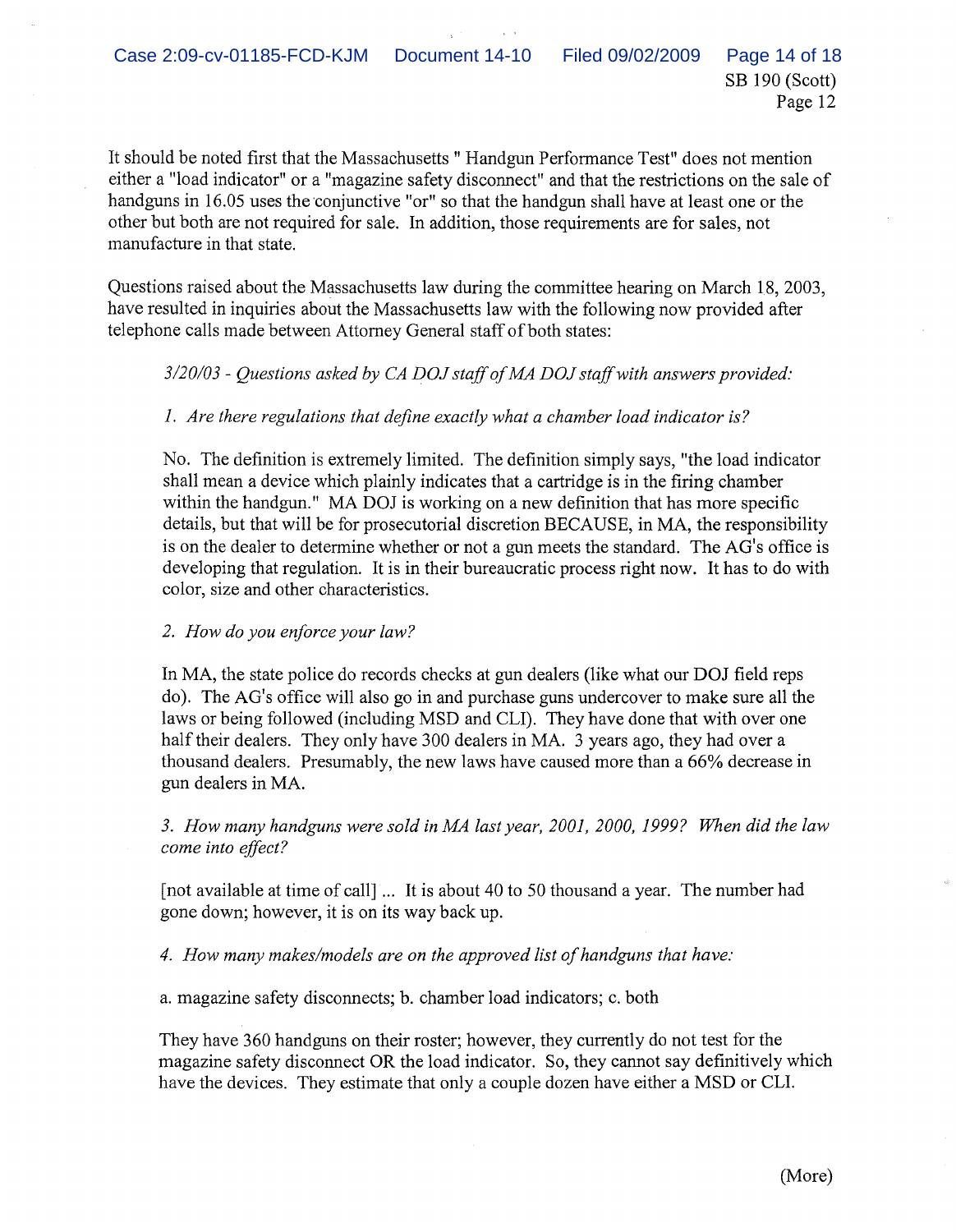It is incumbent upon the dealer to certify that one or the other are present. HOWEVER, they are moving towards the laboratories certifying existence of a CLI or MSD. But, the new definition of a CLI has to be complete before they can do that.

Guns manufactured on or before October 1998 are exempt from the CLI/MSD law. MA tracks serial numbers as part of its enforcement activities to determine when a gun was manufactured. They subpoenaed the serial numbers from gun manufacturers.

*5. Did gun manufacturers have to redesignfirearms?*

Yes, that is why there are so few new guns on the list when compared to California.

*6. Does MA require guns manufactured in MA to meet the requirements ofCLl's or MSD's?*

No. Only sales.

*7. Can we have a copy of their regulations?* 

#### Regulations:

http://www.ago.state.ma.us/con pro/cmr2.pdf?section=17&head2=Handguns&head3=Re gulations

More info: http://www.ago.state.ma.us/con pro/guns.asp

Mass. Roster: http://www.state.ma.us/eops/publications/approved roster2002.pdf

*8. Any other thoughts on the MA law?*

There are five million residents in MA. One million of those have gun licenses.

The requirements for Chamber Load Indicators in Massachusetts are really designed for people who are somewhat familiar with guns. This is how they are approaching the new regulations as well.

The Massachusetts AG staff also indicates that since neither device is part of the state Handgun Performance Test, adding either device does not entail retesting of the firearm if a device is added to a previously approved firearm model and the manufacturer indicates that is the only change.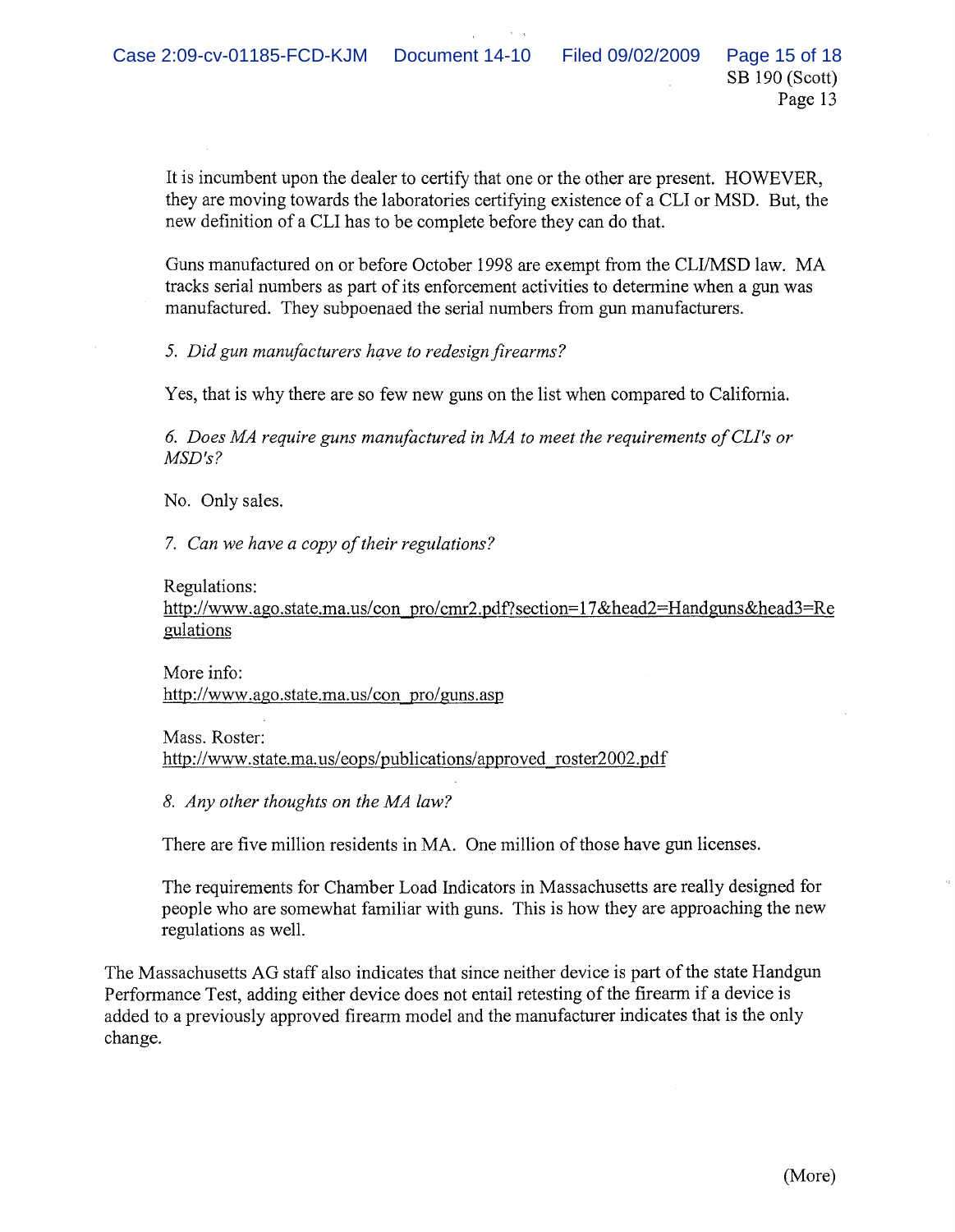SB 190 (Scott) Page 14

In addition, sponsors of this bill have also ascertained that (following edited by committee staff for inclusion; any ambiguity or errors are the responsibility of committee staff and not to be attributed to others):

First, although the requirements do not apply to manufacture, Smith & Wesson has modified those of its models that did not already comply with the requirements. [It appears that] their full line now complies with the MA requirements [having one or the other of the devices].

Second, the major gun manufacturers have made design changes to keep their guns available in MA, demonstrating that they are both able and willing to do so. Sig Arms, Smith & Wesson, Taurus and Walther (and perhaps many others) communicated to the MA AG's office that they would do so soon after the adoption of the requirements, and their guns are currently available for sale in MA.

Third, although the MA AG does not evaluate the devices or apply specific standards, they have explored the adoption of standards and have received suggestions about possible definitions. One suggestion ... describes "a red, yellow or orange colored area of at least four square millimeters" that is "visible on the exterior of the surface of the handgun when the appropriate caliber cartridge is in the chamber, but no red, yellow or orange is visible when no cartridge is in the chamber." [That mayor may not be appropriate but it is also suggested that] the indicator be accompanied by adjacent labeling that unambiguously defines the meaning of the indicator.

#### 9. Interstate Commerce

This bill would place restrictions on the sale, importation, and manufacture of semiautomatic firearms in California. There are enough similar restrictions on firearms in this state that it might be surprising if interstate commerce issues are raised by this bill. This bill would also generally prohibit the manufacture in California of semiautomatic firearms without the mandated items, even ifthose firearms are manufactured for export outside ofthe state. That is the same restriction which currently exists for the unsafe handgun law and the assault weapons law. (Penal Code §§ 12125-12133 and Penal Code §§ 12275-12290.) However, any such restriction at least may raise peripheral issues pertaining to interstate commerce. NOTE: Title 18, United States Code Service, section 927, does provide that:

# § 927. Effect of State law

No provision of this chapter [18 USCS §§ 921 et seq. - Federal Firearms Act]] shall be construed as indicating an intent on the part of the Congress to occupy the field in which such provision operates to the exclusion of the law of any State on the same subject matter, unless there is a direct and positive conflict between such provision and the law of the State so that the two cannot be reconciled or consistently stand together.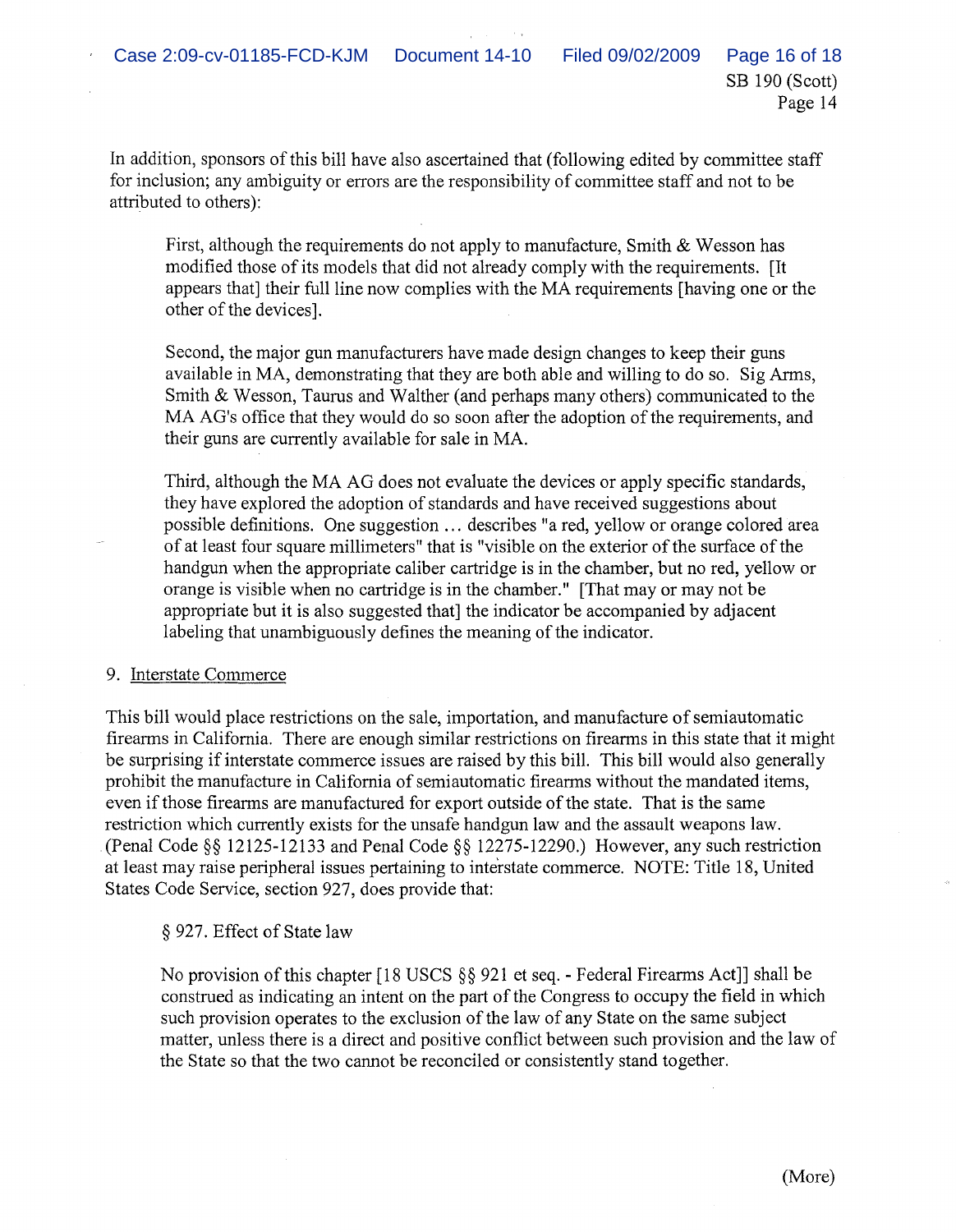SB 190 (Scott)

Page 15

10. Opposition to This Bill

The NRA letter in opposition to this bill includes:

The accident rate in the United States involving firearms is at its lowest level since 1903. This accident rate has declined almost 40 percent in the past 25 years alone and the decline in fatal firearm accidents has occurred .in a century which has seen a four hundred percent increase in the number of firearms in circulation in the United States.

Senate Bill 190, would force the adoption into the design of firearms, unproven and untested technology. The requirements of SB 190 will make not firearms safer or reduce the number of firearms accidents.

Firearms safety training, such as the NRA has provided to millions of Americans, is the key to reducing firearms accidents, not the mandating of technical gadgets added to firearms.

## 11. Differences Between This Bill and SB 510 as Passed by the Committee Last Year

This bill has now been changed from the versions of SB 510 in 2001 by adding the new provisions to the "unsafe handgun" law; by exempting rimfire pistols from the chamber load indicator requirements; and by allowing semiautomatic center-fire pistols to have only one of those devices in order to be sold from January 1, 2005, to January 1,2007.

When SB 510 was heard by this committee last year, it applied to all firearms. It was amended in the committee by the author to apply to handguns.

This bill further reflects the changes subsequently to SB 510 that changed the definition of "chamber load indicator"; refined the exemptions from the bill's requirements, including adding an exemption for the motion picture, television, and video production industry; and other minor changes.

# 12. Personal Handgun Importers

The Department of Justice "California Firearms Laws - 2003" contains the following on page 47:

Any person who meets the definition of a *personal handgun importer* who moves into California with the intention of establishing residency in this state, must report his or her ownership of any handgun acquired outside California to the Department of Justice within 60 days.

A personal handgun importer means an individual who meets specific criteria, which includes, but is not limited to, any person age 18 or older, who is not a licensed firearms